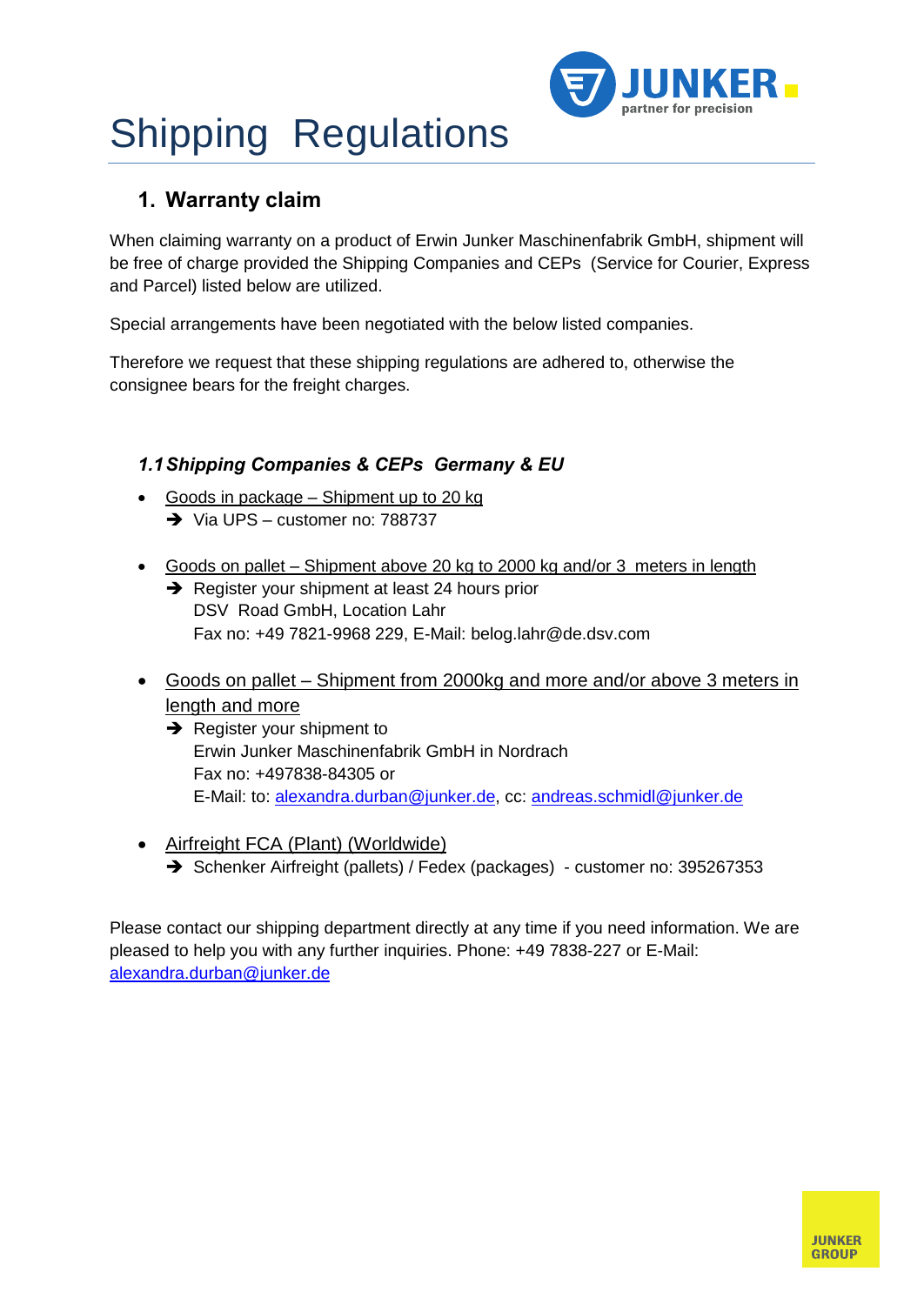

# **Shipping Companies Northamerica & Canada<br>• Ware im Paket – Sendungen bis 150 lbs**

- 
- Via FedEx <sup>ñ</sup> Kundennr: 139502515; Phone: +1-847.622.1505
- → Via FedEx Kundennr: 13950251<br>Ware auf Palette über 150 lbs • Ware auf Palette über 150 lbs<br>  $\rightarrow$  Via USF Holland – Kundennr: 416958: Phone: +1-800.777.0868
- → Via USF Holland Kundennr: 416958; Phone: +1-800.777.0868<br>Ware auf Palette/im Paket (kleine, große Sendungen und Maschinenversand) Via UPS <sup>ñ</sup>Kundennr: 0039X2; Contact: Victoria Dovalina; Phone: +1-800.550.4184 ext. 6264; Email: vdovalina@ups.com

Please contact our shipping department directly at any time if you need information. We are pleased to help you with any further inquiries. Our contact persons are:

- Denise Chavez: Phone: +1-847.488.0406 ext. 101 Email: denise.chavez@junker-usa.com
- Cheryl Jacob: Phone: +1-847.488.0406 ext. E-mail: cheryl.jacob@junker-usa.com
- Lauren Messer: Phone: +1-847-488.0406 ext. : Email: lauren.messer@junker-usa.com

## **Shipping Companies Czech Republic**

All shipments have to be sent to the shipping address mentioned in section 4 "Incoming All shipments have to be sent<br>goods & business hours".

## **Regular return shipment**

Please take into account that in case of a regular shipment the consignor is paying for the freight. freight.<br>All shipments have to send to shipping address mentioned in 4 "Incoming goods & business

ی<br>All ship<br>."hours